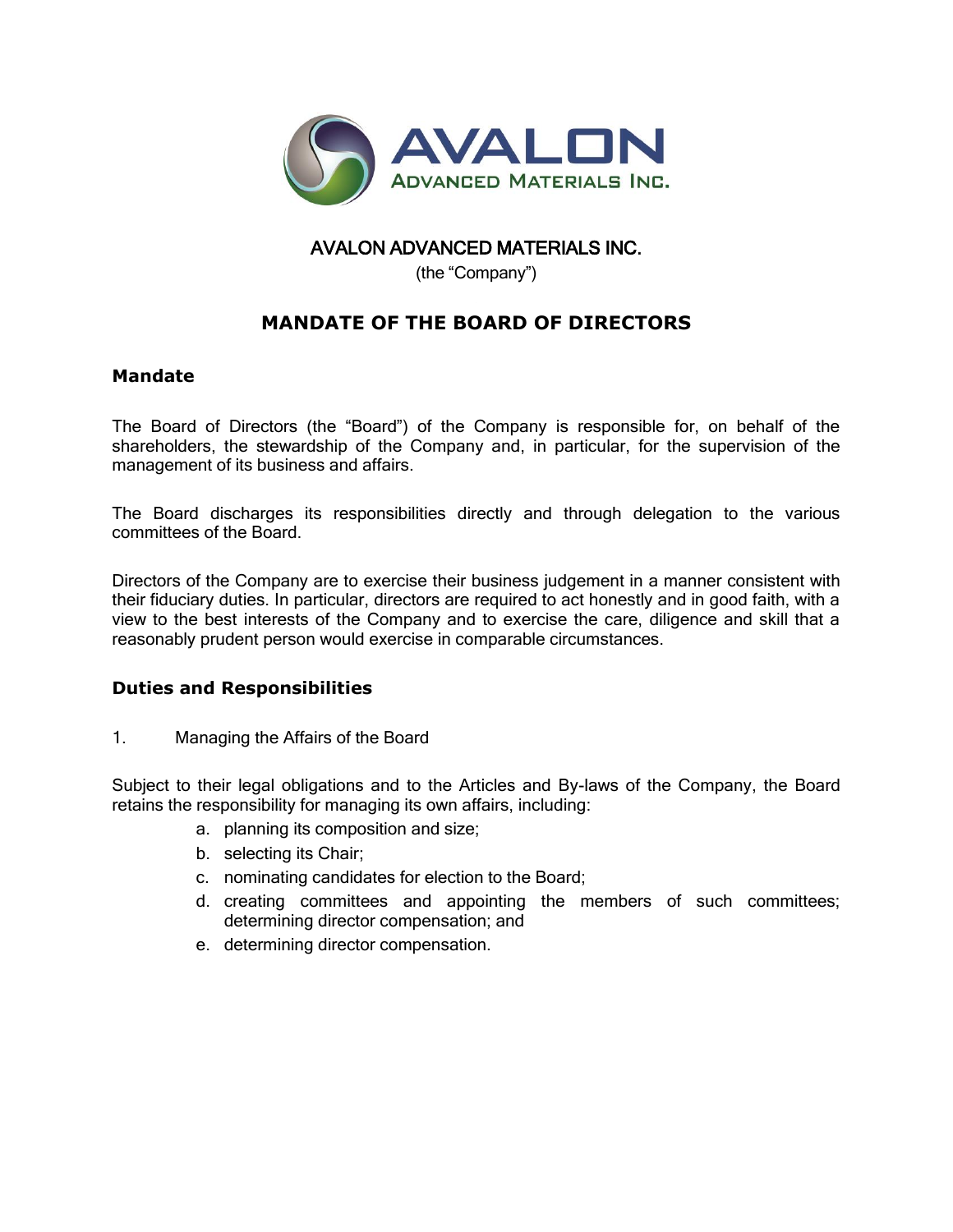2. Oversight of Management and Human Resources

The Board has the responsibility for:

- a. the appointment and succession of the Chief Executive Officer (the "CEO") and other officers of the Company, the monitoring of the performance of the CEO and other officers of the Company, and the providing of advice and counsel to the CEO and other officers of the Company in the execution of their duties;
- b. approving decisions relating to senior management, including:
	- i. the appointment of officers;
	- ii. the compensation, including incentive compensation, of the officers of the Company;
	- iii. succession planning; and
	- iv. the employment contracts, termination and other special arrangements with executive officers, or other employee groups;
- c. approving and/or reviewing certain matters relating to all employees, including:
	- i. annual salary policies and/or programs;
	- ii. benefit and incentive programs;
- 3. Business Strategy and Objectives

The Board has the responsibility to:

- a. participate with management in the development of, and ultimately approve, the Company's strategic plan and objectives;
- b. approve the entering into, or withdrawing from, areas of business that are, or are likely to be, significant or material to the Company;
- c. approve material investments, acquisitions and divestitures by the Company;
- d. approve major transactions and contracts and other arrangements or commitments that may have a significant or material impact on the Company; and
- e. review management's implementation of appropriate community and environmental stewardship and safety and health management systems and programs.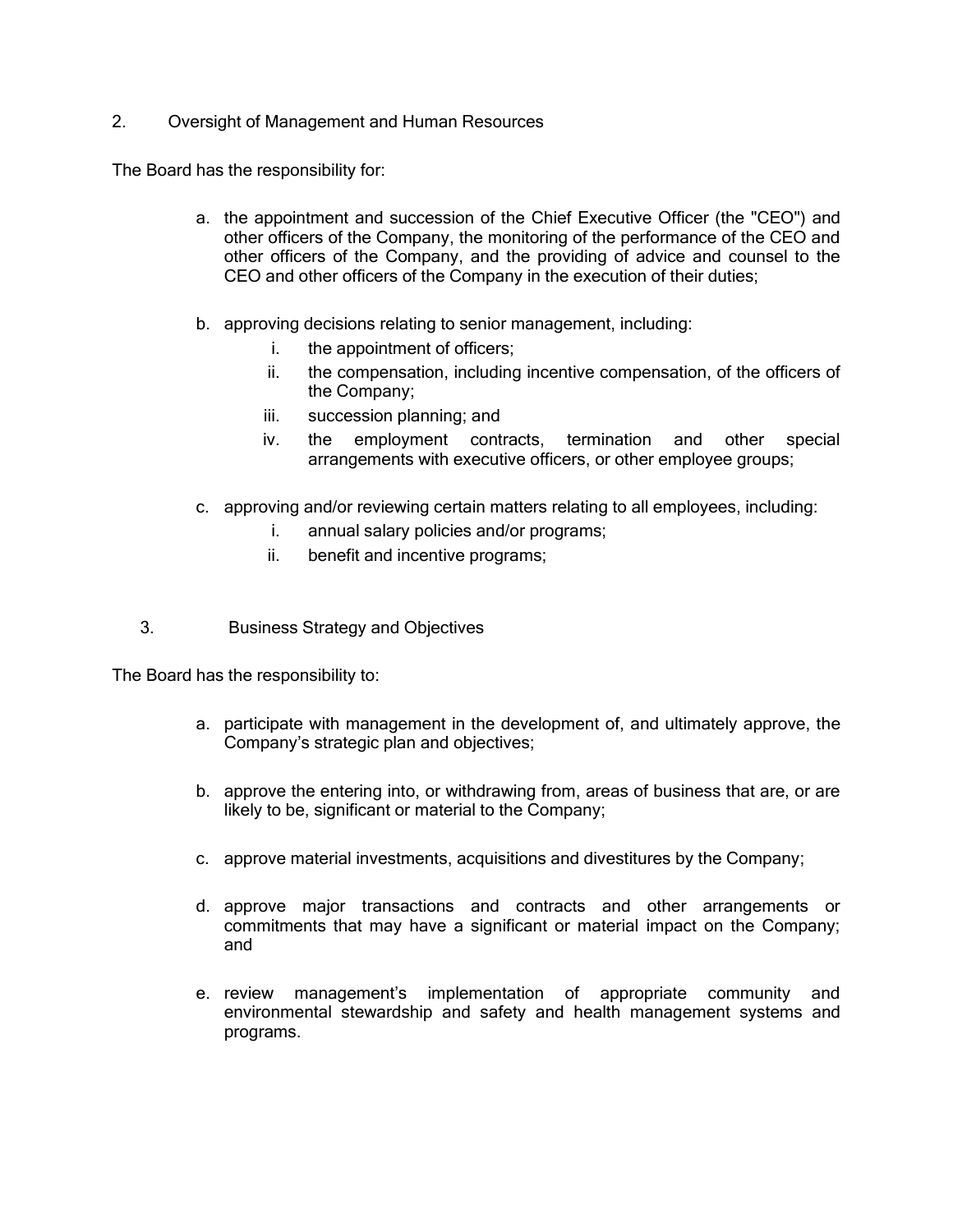4. Financial and Corporate Issues

The Board has the responsibility to:

- a. approve the annual and quarterly financial statements of the Company, including the notes thereto, and the release thereof by management;
- b. under the auspices of the Audit Committee:
	- i. oversee the processes implemented to ensure that the financial performance and results of the Company are reported fairly, accurately and in a timely manner in accordance with generally accepted accounting standards and in compliance with legal and regulatory requirements; and
	- ii. monitor the implementation, reliability and integrity of the Corporation's internal control and management information systems;
- c. approve an annual budget and operating plan for the Company and monitor the Company's performance against such budget and plan; and
- d. approve debt and equity financings, listings of securities and other matters related to the capital of the Company.
- 5. Business and Risk Management

The Board has the responsibility to:

- a. review with management (a) the processes utilized by management to identify, assess and manage risk and (b) review the implementation by management of appropriate systems to manage such risks; and
- b. receive regular reports from management on matters relating to health, safety, community relations and the environment.
- 6. Policies and Procedures

The Board has the responsibility to:

a. direct management to ensure the Company operates at all times within applicable laws and regulations and to the highest ethical and moral standards and promote a culture of integrity throughout the Company consistent with the Company's Code of Business Conduct and Ethics;